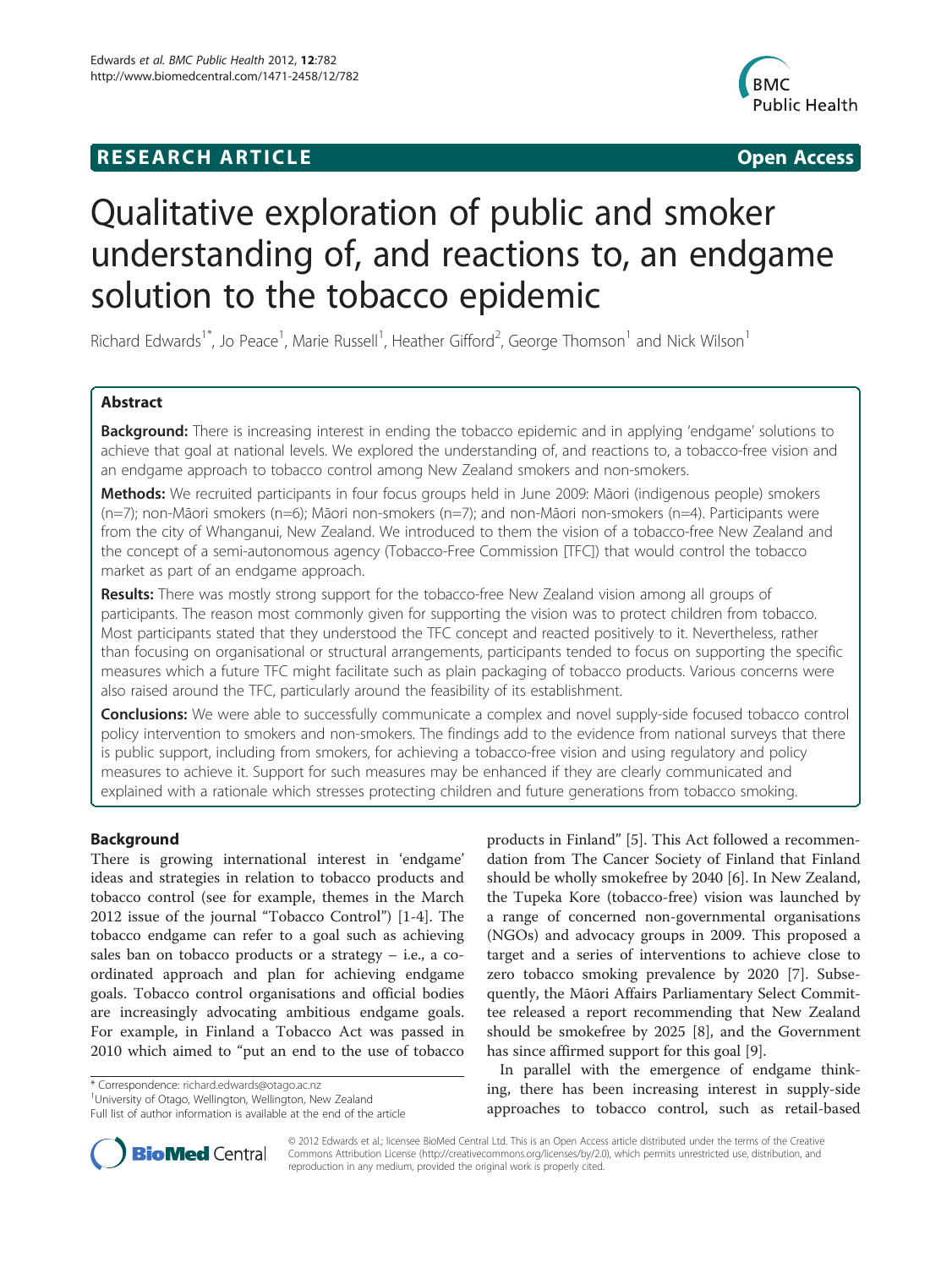interventions [\[10-13](#page-7-0)].This is an area of policy that has until recently received little attention, compared with demand reduction approaches such as mass media campaigns, tobacco tax increases and smoking cessation support. There have been few efforts to address the structure of the supply and distribution system for tobacco products. In most countries this is an unregulated market, in which tobacco companies manufacture and/or import and distribute tobacco products, and retailers sell tobacco products on a commercial basis with the aim of maximising sales and profits [[14](#page-7-0)].

Some of the overarching mechanisms suggested for achieving endgame goals target the nature of the nicotine market and the structural arrangements for the regulation of nicotine delivery products. One suggested mechanism is to introduce regulatory authorities with sufficient powers to limit commercial activity, and achieve a healthier regulatory balance between smoked tobacco and pharmaceutical or other safer nicotine delivery products [[15-18\]](#page-7-0). Others have argued that the tobacco product production and distribution systems should be changed, for example, through the creation of a not-forprofit distribution agency [\[19\]](#page-7-0), making the tobacco industry a not-for-profit enterprise [[14,20\]](#page-7-0), or through a progressive reduction in the importation and release for sale of smoked tobacco products [\[21,22\]](#page-7-0). However, the increasing interest in such endgame approaches has seldom been reflected in the political agenda or national tobacco control strategies. The most dramatic exception is in Bhutan, where the sale of tobacco products was banned in 2004 [\[23](#page-7-0)].

The study we report here was carried out in New Zealand, where tobacco-related harm remains high. Following substantial declines in the 1970s and 1980s, recent trends have been for only a very gradual decline in smoking prevalence [[24](#page-7-0),[25](#page-7-0)], which remains about 20% among adults, with much higher prevalences among Māori (indigenous New Zealanders) (above 40% prevalence), young adults and socio-economically disadvantaged groups [[26\]](#page-7-0). Tobacco is not now grown commercially in New Zealand and is imported in raw form (for a single manufacturing plant for cigarettes) or is imported as manufactured cigarettes. Current regulation effectively eliminates advertising and sponsorship, requires indoor public areas to be smokefree, and mandates pictorial health warnings on packs. In addition, increased taxation (price) and social marketing have been used to try to reduce smoking and exposure to second-hand smoke. The cessation system includes a national telephone Quitline, considerable availability of subsidised nicotine replacement therapy products and some culturally specific cessation support programmes for Māori smokers.

Preliminary (unpublished) pilot work by the authors in 2008 suggested that radical endgame solutions are poorly

understood by the public, media and policy makers, and may be difficult to communicate. It was therefore timely to investigate the feasibility, acceptability and methods of communicating these endgame approaches to tobacco control with these audiences.

In the first phase of this project we investigated views and understanding of public, health practitioners, media and policy makers to five innovative supply-side and endgame strategies to tobacco control. We found widespread support for the endgame goal and high levels of interest and engagement with the endgame approaches, with varying degrees of support for each proposed strategy [\[27](#page-7-0)].

We report here on phase two of this study in which we conducted focus groups to explore further with the public (smokers and non-smokers) views about (i) the vision of a tobacco-free New Zealand and (ii) one of the possible means to achieve it included in phase one of the project. This means was the creation of a notfor-profit distribution agency (or regulated market model) as proposed by Borland [\[19](#page-7-0)]. The aims of the focus group research were to (a) assess the extent and nature of support or opposition to the goal of a tobaccofree New Zealand; (b) assess the comprehensibility of the regulated market model; and (c) to explore views about its strengths and weaknesses.

## Methods

Following the first phase of the project, we identified one of the endgame approaches discussed as having particular promise for effectively addressing tobacco use in New Zealand. This was the introduction of a semiautonomous agency to act as a monopoly purchaser of tobacco products, and control a not-for-profit supply and distribution system (the regulated market model). For the second phase of the project we named this agency the 'Tobacco-Free Commission' (TFC). With advice from a communications expert we developed information materials including a slide presentation outlining the operation and activities of the proposed Commission.

We recruited members of the public (n=24) to attend four focus groups in Whanganui in June 2009 comprising: Māori smokers (n=7); non-Māori smokers (n=6); Māori non-smokers (n=7); and non-Māori non-smokers (n=4). All participants were aged between 19 and 60 years and there were 11 males (7 smokers, 4 nonsmokers) and 13 females (6 smokers and 7 non-smokers). Whanganui was selected as one of the team (HG) had particularly strong links with the community and this was desirable for good recruitment of Māori smokers. Potential participants were informed that they would be taking part in a discussion about "some innovative proposals for improving the way tobacco control policies are introduced and implemented, and how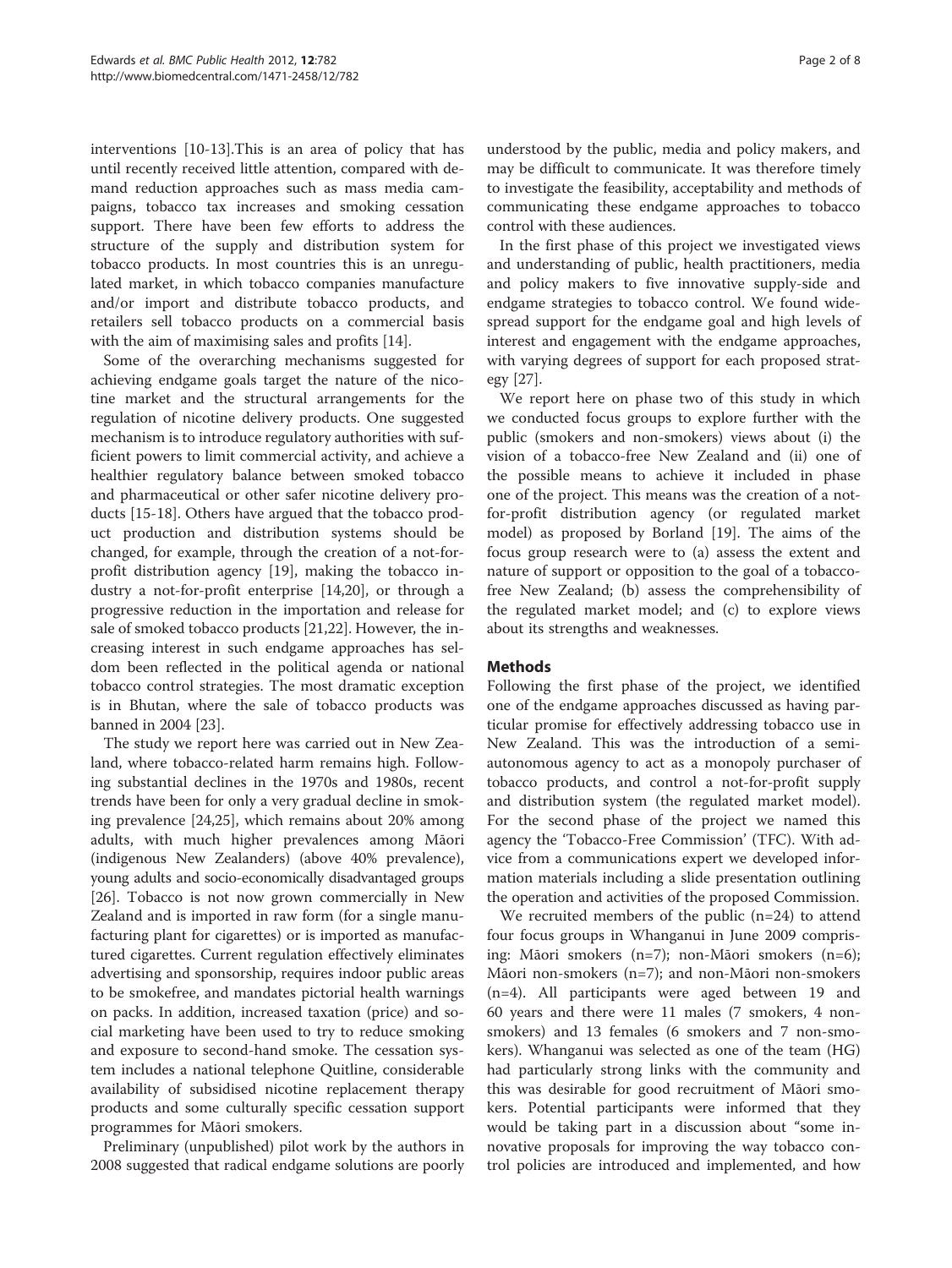tobacco is distributed and marketed in New Zealand" and were asked to talk about "their views about how these proposals could be communicated most effectively to different audiences".

Although a written hand-out introducing the concept of the TFC had been prepared, on advice from Whakauae Research Services which recruited the participants, we did not distribute this prior to the discussion by the focus groups, and relied on a presentation by the first author (RE) to introduce and explain the operations of the proposed new agency. The presentation began with a description of the extent of the public health problem posed by tobacco in New Zealand and outlined the vision of a tobacco-free country in which children would be free from exposure to tobacco and smoking prevalence is close to zero. It was argued that new approaches would be needed to achieve the tobacco-free vision, and that one such approach was a TFC. This was described as a semi-autonomous and not-for-profit government agency with a public health mandate which would act as a monopoly purchaser and distributor of tobacco products (see Table 1 and Figure [1\)](#page-3-0). The TFC would control the supply of tobacco, and facilitate and promote measures to reduce smoking prevalence. Examples of measures given included banning point-of-sale tobacco displays, introducing plain packaging, licensing and controlling the number of retailers that could sell tobacco and their proximity to schools, and mandating that tobacco retailers provide cessation support and sell cessation support products.

The focus group interviews were conducted by two team members (RE and MR) and lasted between 60 and 94 min. All were audio-recorded with group members' consent. The main areas of discussion were: views about the tobacco-free vision, understanding of the TFC idea, reactions to the TFC, and views about how the model was presented and communicated.

The focus group tapes were transcribed, and then the transcripts were reviewed and data coded into a matrix (by MR). Themes and sub-themes were identified inductively through thematic analysis. This involved the reading and re-reading of the transcripts and the coded sections from the focus group discussions. Following the initial coding and identification of themes, the transcripts and coded data were further scrutinised independently by two other team members (RE and JP) and a final set of themes agreed following further discussion. Quotes were identified to illustrate participants' views, where these were judged to be particularly apt and succinct.

The study was reviewed and approved by the Department of Public Health, University of Otago, Wellington under the 'Category B' Ethics review process of the University of Otago. All participants gave written consent after reading an information sheet about the project. Participants were provided with \$30 vouchers for a general store in recompense of their time.

## Results

All the focus groups worked well with a rich discussion and with good involvement of all participants. Results are presented for two main facets of the discussion – understanding of the TFC, and support for the Tobacco-Free Vision and establishing a TFC in order to achieve it.

| <b>Tobacco Free Commission facets presented</b>                 | Detail provided                                                                                                                       |
|-----------------------------------------------------------------|---------------------------------------------------------------------------------------------------------------------------------------|
| Purpose                                                         | To facilitate the achievement of the tobacco-free vision                                                                              |
| Mode of operation                                               | TFC mandate is to support and facilitate measures to reduce smoking<br>prevalence not maximising sales or profit                      |
|                                                                 | Independent of government                                                                                                             |
|                                                                 | Transparent governance structure                                                                                                      |
|                                                                 | Non-profit making                                                                                                                     |
|                                                                 | Focus on controlling and reducing supply of tobacco products                                                                          |
|                                                                 | TFC to be disbanded once tobacco targets are reached.                                                                                 |
| Structure/relationships                                         | Contractual relationship between TFC and tobacco industry<br>(TFC commissions tobacco industry to provide supply of tobacco products) |
|                                                                 | TFC supplies tobacco products to licensed tobacco retailers<br>(no direct supply of retailers by tobacco industry)                    |
| Other possible measures which TFC<br>could introduce/facilitate | Licensing tobacco retailers                                                                                                           |
|                                                                 | Controls over number and location of tobacco retailers                                                                                |
|                                                                 | Removal of point-of-sale tobacco product displays                                                                                     |
|                                                                 | Tobacco retailers required to provide smoking<br>cessation support and aids                                                           |
|                                                                 | Plain packaging of tobacco products                                                                                                   |

Table 1 Key components of the tobacco free commission as presented to focus group participants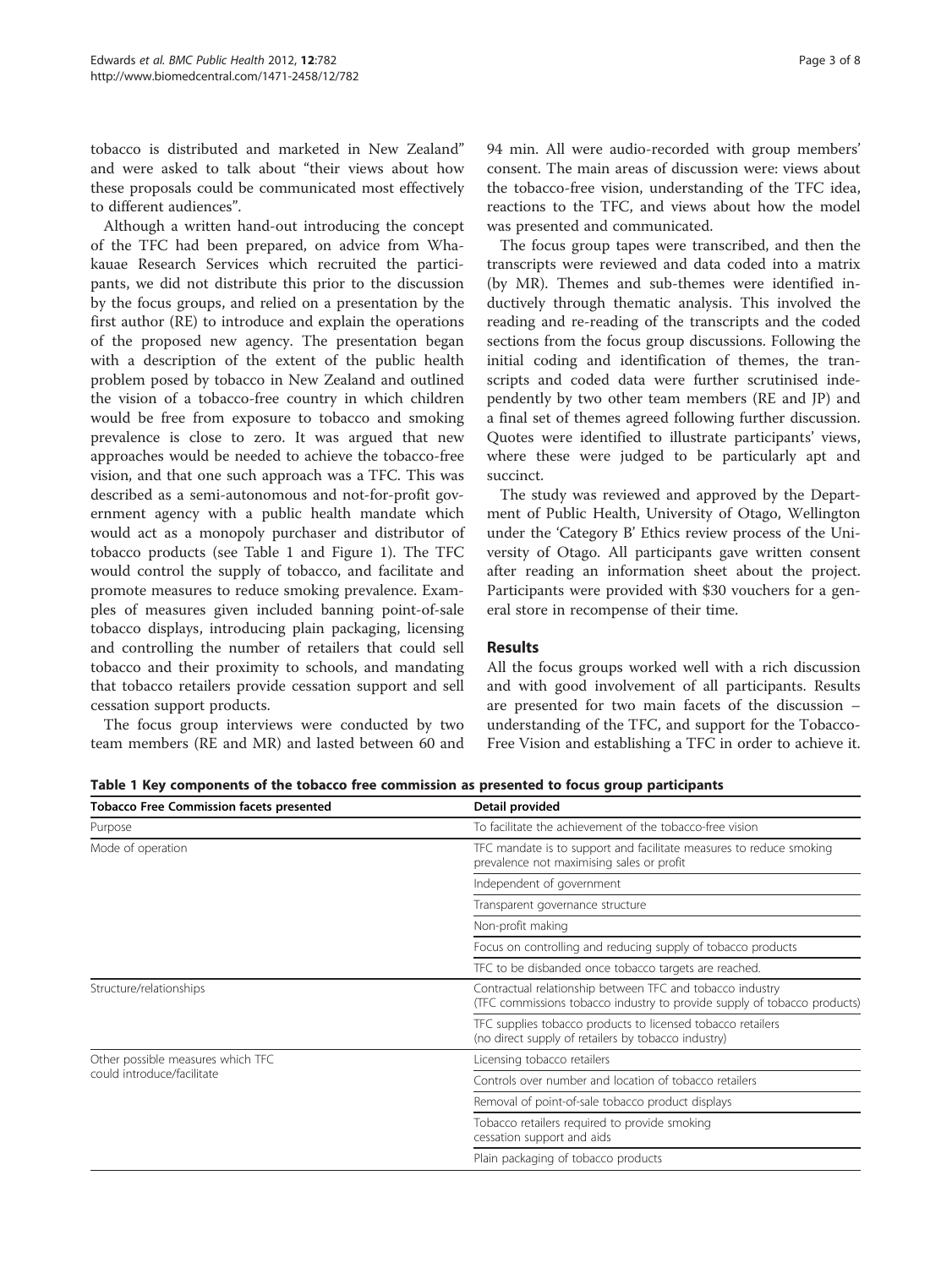<span id="page-3-0"></span>

#### Participants' understanding of a tobacco-free commission

Most participants stated that they understood the TFC concept as presented.

"[It's] a great idea, it's clear and well presented." (Māori non-smoker)

With further probing a few participants explained the idea back to the facilitator. For example, one participant compared it to the regulated nature of pharmaceuticals and hence restricted availability of these. Another more limited description of the model was:

"So people can still get tobacco, but it's in a less in your face kind of way, it's regulated to a degree." (non-Māori non-smoker)

Participants usually stated that they understood the idea, but it was not possible in the time available to investigate if each participant could explain it back to the facilitator, so the depth of understanding could not be fully gauged. A hint that maybe the TFC was not fully understood by some came from one participant, who responded to a question to the group about whether they understood the TFC:

"It would be hard to explain it to other people." (Māori smoker)

## Support for the tobacco-free vision and tobacco-free commission

There was mostly strong support for the tobacco-free New Zealand vision among all groups of participants. The reason most commonly given for supporting the vision was to protect children.

"But for kids not to smoke I think is - it's a great thing to bring in. I'd hate my kids to start smoking." (non-Māori smoker)

Others supported the vision due to the need to reduce deaths caused by tobacco.

"I think it needs to be done. I think it's necessary. When you look at the statistics of tobacco related deaths, it is-yeah, it is necessary." (Māori smoker)

Two of the Māori smokers felt particularly strongly in support of the tobacco-free vision.

"Yeah. Just don't fail. Just don't. You know, make it work, make it happen."

"I also think too, we ... have a responsibility to pass the message on to our families."

Responses to the TFC idea were also generally positive although a lot of the support was expressed not as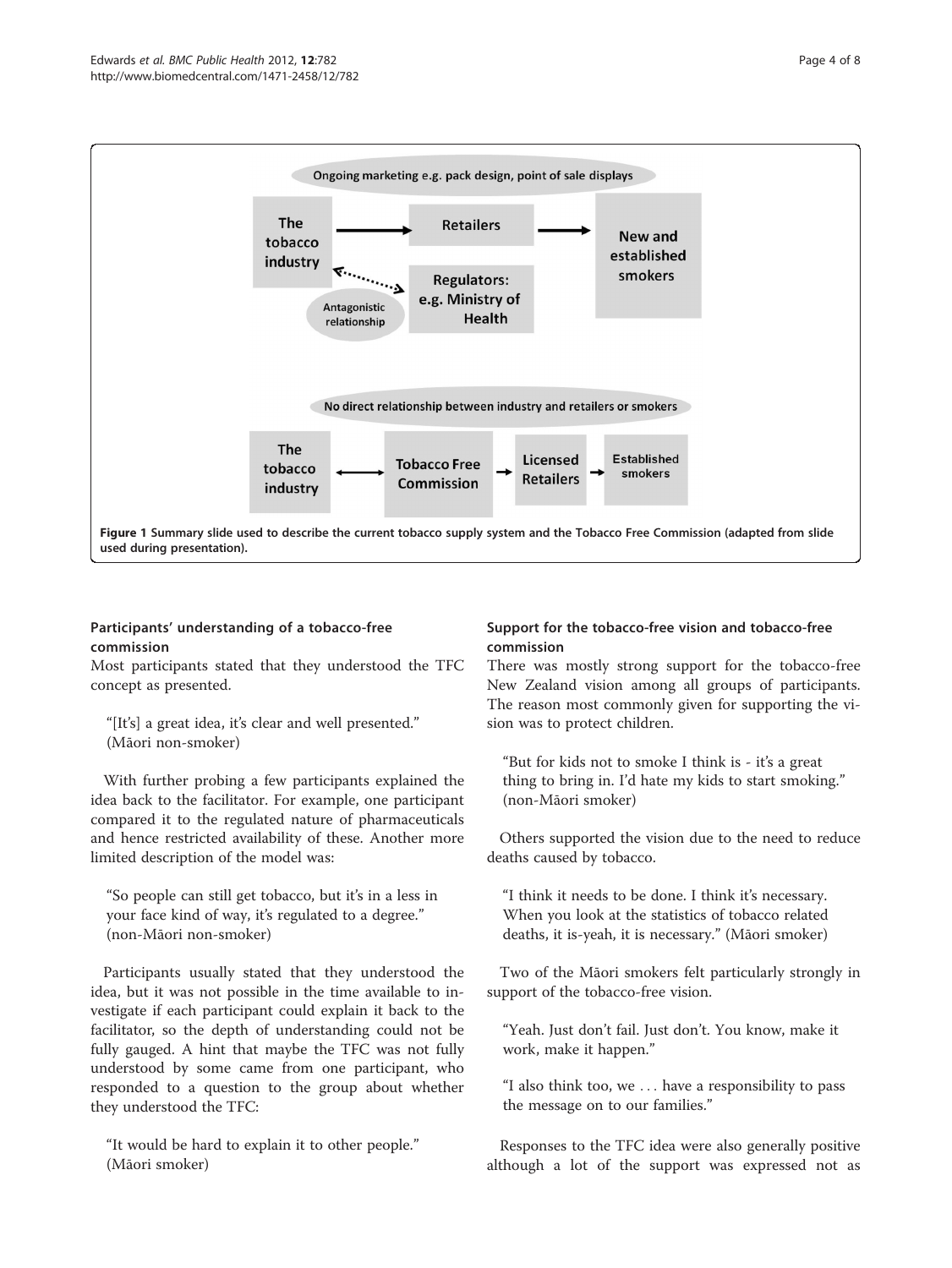support for the TFC model and structure, but rather as support for specific measures which were mentioned in the presentation as among those which the TFC might facilitate, for example, plain (unbranded) packaging, licensing of and reducing the number of tobacco retailers, and removing point-of-sale retail displays:

"Definitely hiding them. Yeah, and making them delabelled, is a good idea as well."(Māori smoker)

"So I think the idea of getting smokes out of sight, and maybe restricting the amount of dairies, or - you know, things like that, dairies, plus close to schools, that would be good." (non-Māori smoker)

"I like the idea of the plain packets of the cigarettes, and definitely handing out more information on its effects when people do buy it and that." (non-Māori non-smoker)

"I think the packaging will make  $a$  – like it says, you're drawn to certain designs and brands. And if it was all generic, I think given that, and putting it below eye level, there's no real incentive, unless you really want to smoke". (non-Māori non-smoker)

However, some did express strong and specific support for the TFC concept.

"Yeah, I support the idea. I wish this had come out years ago..." (Māori non-smoker)

Quitting smoking had changed the views of one participant.

"Well a year ago I wouldn't have listened to this conversation, but now I do. I've given up smoking for six weeks. And I am glad I'm succeeding. Yeah, I agree with everything you said, I like that idea." (Māori non-smoker)

Support also came from smokers who seemed committed to or resigned to continuing to smoke.

"I like the idea, but I know I'm cutting my own throat by agreeing with it. Because it's working towards going against what I really really enjoy. But – so yeah, I think it would work. It's a good idea." (Māori smoker)

"I think it's good, definitely a good idea...., you're definitely not going to be able to stop smokers now, like people, ... like us, but at least if you can do it, and make it happen, then you'll stop other people from starting, you know. Like cos there's just no hope for me." (Māori smoker)

Again the reason for supporting the TFC approach was often brought back to the need to protect children from tobacco.

"I've got two young kids, I'd love them not to smoke..." (non-Māori smoker)

"I'd hate for my children to start smoking, or have to suffer like that – you know they get lung cancer ...it'd (the TFC) be great." (Māori non-smoker)

Another participant liked that the TFC would bring in stronger regulation whilst maintaining the choice of smokers to smoke.

"Well from a smoker's perspective, they still get to smoke, if they choose to. From the Commission's perspective, they get to re-educate and to regulate the supply of cigarettes, with the long term outcome being the reduction of smoking.... it's sort ofeveryone wins." (non-Māori non-smoker)

Another liked the transparency and relative autonomy of the proposed TFC from government, retailers and from the industry.

"Well it's a separate entity. It's got no government influence, it's got no influence from retailers ... and from the tobacco industry ... So therefore it is completely separate... it's a- what do you call it, seethrough, transparent." (non-Māori smoker)

## Participant's concerns and caveats

In phase one of the "Daring to Dream Project", the most commonly identified barriers for introducing a TFC identified by senior policy makers, journalists, and public health practitioners were the perceived political and ethical difficulties of a government agency selling tobacco or nicotine [[26](#page-7-0)]. The participants in this phase two study however, did not articulate this issue at all.

The most common concerns expressed related to the feasibility of establishing the TFC. Some participants noted that it would be vigorously opposed by the tobacco industry:

"...there's tobacco companies. They've got so much power, so much money, they're going to fight it tooth [and nail]...every step of the way." (Māori non-smoker)

One participant argued that the tobacco industry would have to be neutralised in order to implement the TFC. Another questioned how the importation of tobacco could be controlled in practice. Several participants questioned the length of time needed to set up the TFC: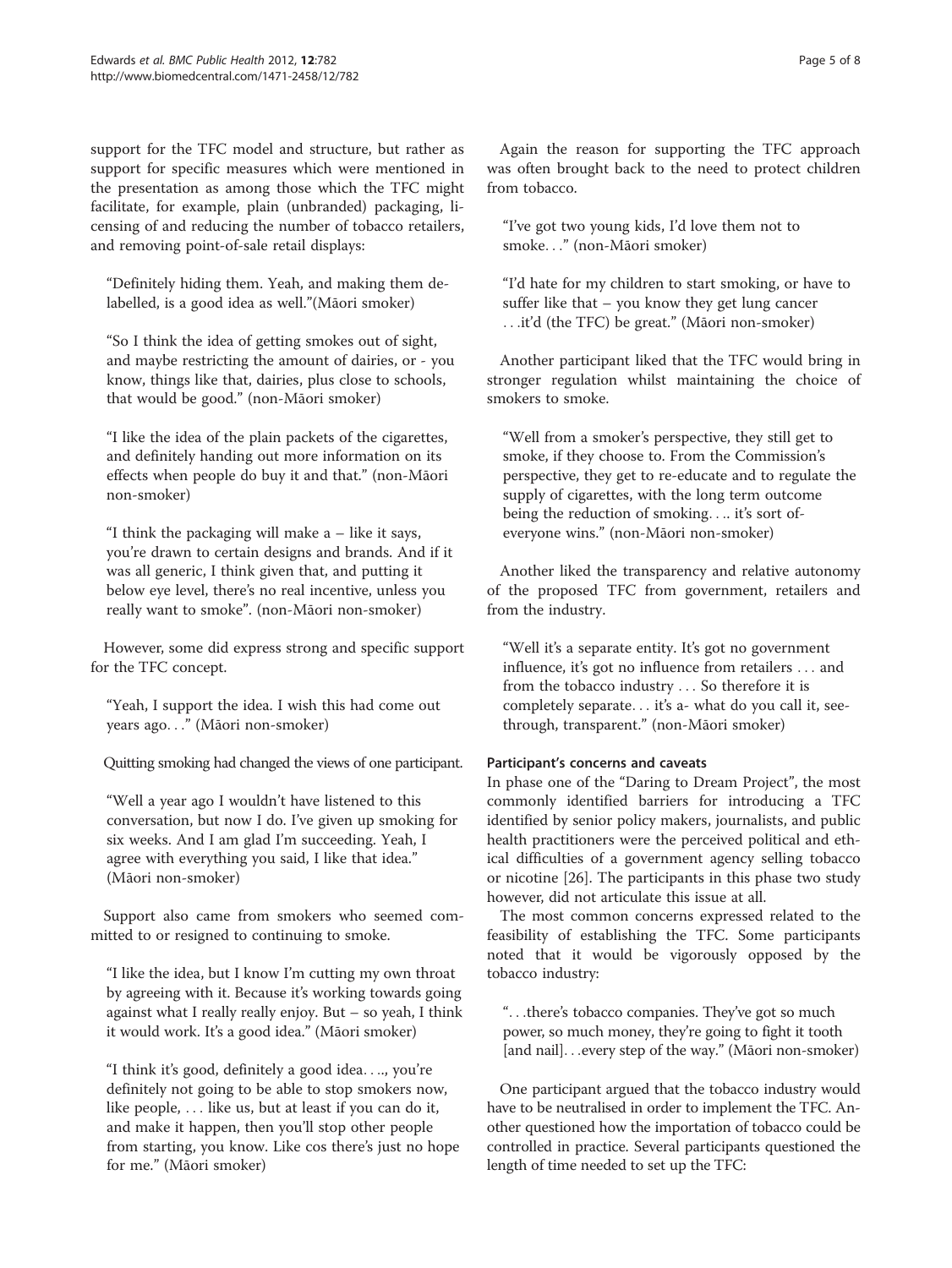"Yeah, I mean how long is this going to take to actually get from here, to law, I mean that's ten, twenty years, I don't know." (Māori non-smoker)

One participant questioned whether it could be achieved rapidly, and if not, whether it would be better just to implement some of the ideas discussed in the presentation like plain packaging, rather than putting energy into establishing the TFC.

Some participants argued that the key issue was whether the idea could be 'sold' to the government, one noted that selling the idea of an agency buying and selling tobacco was very radical.

"So you're trying to market this to government ... cos without government it's not going to happen, is it? They're the ones who'll have to put some laws in place for it to happen, and you've got to sell that to the parties, different parties in parliament. The biggest message... the hardest one ... will be the actual purchasing of tobacco. I can see ... the plain packet stuff, that'll be easy to sell that to the government. But the concept of trying to cut smoking by buying smoking [the smoking market] is a really out-there concept." (Māori smoker)

"... if you can get the government to come forward, and help promote it, and support this, I think it can work – I believe it can work." (Māori non-smoker)

Another set of concerns were expressed in relation to the structure and composition of the TFC. Several participants discussed the importance of getting the governance and membership right. For example, one Māori smoker felt that decisions about who was appointed as commissioners could become a 'political game' and that governance had to be sorted out before the operational arrangements. Other participants argued that it was important that members of the tobacco industry and politicians weren't included and others argued that smokers should be:

"Yeah, you got to have a good group of people, from different – all areas, I mean you got to have smokers on it as well. Cos like non-smokers are sitting there going ...smoking's bad, blah blah blah, but ... smokers... they're the ones that are buy[ing] them, so you're better to get their input as well." (non-Māori smoker)

One participant noted that it was important that bureaucracy be kept to a minimum:

"Just, you know, keep your bureaucracy down to a minimum. Don't make it another body that swallows our taxes." (Māori smoker)

Another concern expressed in the non-Māori smoker group was that the TFC might result in an increase in the black market or home-growing of tobacco. One smoker argued that he would simply grow his own tobacco if it was no longer available for sale.

"It won't worry me, cos at the end of the day, if they stopped it, and banned it, I'd just start growing my [expletive] own." (non-Māori smoker)

Finally, some concerns were expressed by smokers, especially the Māori smokers, in response to the specific measures mentioned in the presentation that the TFC might introduce. The central theme was how specific measures might disadvantage them as an individual smoker. For example, several of the Māori smoker focus group participants held strong preferences for the brand they smoked and felt that brands tasted differently. Some were concerned that plain packaging would mean that they would not be able to identify their preferred brand, or it would no longer be available.

"People ... don't just go into the shop and buy like oh, any old crap, you know. You go in there and you know what you want." (Māori smoker)

"So you know, if you're going to de-label them, you've got to make sure that it's still the same tobacco." (Māori smoker)

Some smokers worried about the price of their cigarettes increasing, and argued that due to the simpler packaging, prices should fall instead.

"Oh, it's a good idea. As long as it's, you know, it's not the price going up. That's part of the price, the packaging. I mean that's why you have no frills, and no brand." (non-Māori smoker)

## Discussion and conclusion

We were able to successfully communicate a complex and novel supply-side focused tobacco control policy intervention to a diverse group of smokers and nonsmokers. The articulated support from focus group members adds to the evidence from national surveys that there is public support for achieving a tobacco-free vision and for a wide range of additional tobacco control interventions. Our findings also tentatively suggest that support for such measures may be enhanced if they are clearly communicated with the policy intervention fully explained and a clearly communicated rationale which stresses protecting children and future generations from tobacco smoking.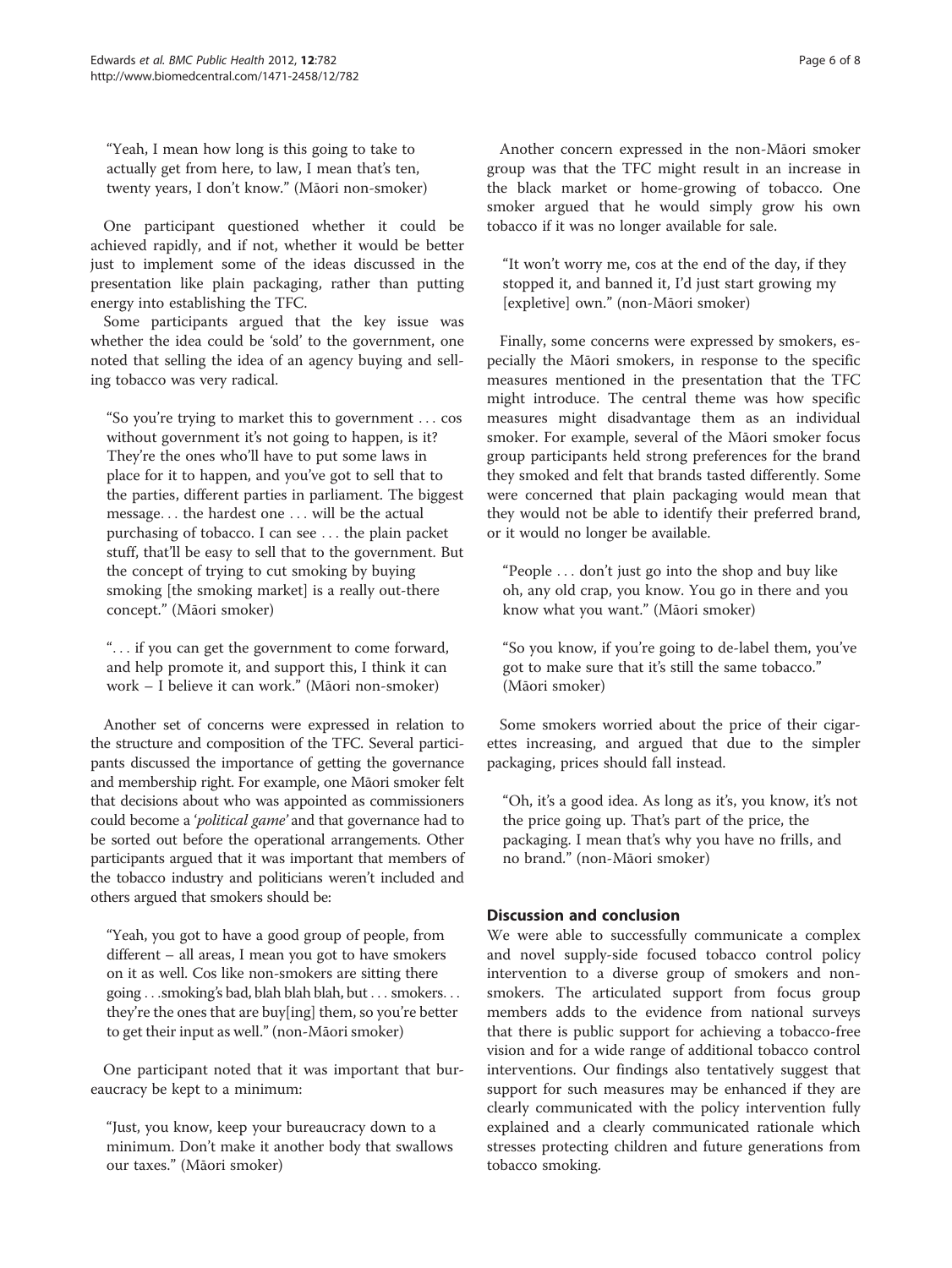Strengths of this qualitative study include the diverse range of opinions sought and the in-depth exploration of ideas that was possible within the focus groups. The inclusion of Māori focus groups ensured that the voice of people from communities with the highest smoking prevalence was included in the research. In addition, the concepts discussed were new to all of the participants, and so their thinking was relatively uninfluenced by media or political discourse on the issues.

While focus group methods can have limitations (such as dominance by a few individuals or "group think" processes) these groups appeared to function well with no obvious problems of this sort. Focus groups allowed us to assess understanding and support for the tobacco-free vision and TFC in a group setting, where participants were able to benefit from the interaction with others. Further research using in-depth interviews would provide additional and complementary data for triangulation of these findings. A possible limitation was that all the focus groups were facilitated by two Pakeha (European origin) researchers, which may have influenced the responses for the Māori focus groups. However, we note that (i) focus group participants were very forthcoming in their views; (ii) a local Māori research group organised recruitment to the focus groups and (iii) a team member (HG) was a high profile member of the local Māori community.

Generalisability is not a relevant issue for a qualitative study that is focused on in-depth understanding of the topic of interest. Even so, a possible limitation is that these focus group participants were from a single geographical area and there may be iwi-specific variation in views on tobacco control for Māori participants (given heterogeneity in such issues as the tobacco or smokefree status of marae and local Māori leadership). However, additional support for these findings comes from evidence from national surveys in New Zealand that there is public support, including from smokers, for achieving a tobacco-free vision and using regulatory and policy measures to achieve it. This survey evidence includes high levels of support for an end to tobacco sales in 10 years time, among New Zealand smokers and general population [[28-31](#page-7-0)].

The concerns and caveats raised by participants were largely about details of implementation (e.g., concerns about selling the idea to government, over-coming tobacco company opposition, determining the control group for the TFC, and controlling the black market) rather than opposition to the tobacco-free vision or the TFC idea in itself. Some of the issues raised are unlikely to be a major concern – for example, the composition of the TFC control group could presumably be worked through (as with other successful stand-alone government agencies in New Zealand e.g., the agency which

purchases pharmaceuticals for the public health sector, "Pharmac"). Similarly, the black market is unlikely to be more than a minor problem in New Zealand due to its relative geographic isolation, very strong border controls (mainly for biosecurity reasons), and the difficulties with growing and curing tobacco in the country. However, additional work will undoubtedly be needed to develop detailed policy options and implementation plans for whatever endgame measures are adopted by government.

Although some participants discussed the strengths and perceived weaknesses of the TFC model, others focused more on discussing specific measures that might be introduced by the TFC, particularly plain packaging and removing point-of-sale displays. It may be that the TFC idea was somewhat too abstract or complex for some participants and more difficult to engage with than discrete tobacco control interventions. This suggests that communicating the TFC idea to the public will require a very clear, simple and engaging approach.

Further qualitative and quantitative research on the topic will be important. This could include exploring support for the tobacco-free vision, and researching policies and strategies to achieve support among smokers and non-smokers. To ensure that an equity lens is applied to research, policy and practice, future work should include a strong focus on research by and with members of communities most affected by smoking, for New Zealand: Māori, Pacific peoples, and those in deprived communities. Such research should help ensure that the level of public support is understood and monitored over time. It could provide advocates with evidence to inform political leaders of the political feasibility and importance of action to achieve the tobacco endgame. Nevertheless, in some jurisdictions it is intervention research which may be more appropriate – ie, a small island nation could introduce a ban on tobacco imports and then focus its research effort on studying the impact and the effectiveness of countermeasures to smuggling. A variety of other 'endgame'strategies have been proposed such as the 'sinking lid' [[22\]](#page-7-0) and creating a tobacco-free generation by increasing the legal age of purchase each year [[32\]](#page-7-0). These and other approaches could be the subject of future research to explore smoker and nonsmoker support.

In conclusion, our findings add to the evidence that endgame visions of a tobacco-free future have resonance with this public, including with smokers. These findings should suggest to advocates, practitioners, researchers and policy makers that these ideas should benefit from further research to explore their acceptability, methods of communication and framing, as well as further detailed policy analysis work on endgame options and thorough evaluation as endgame approaches are implemented.